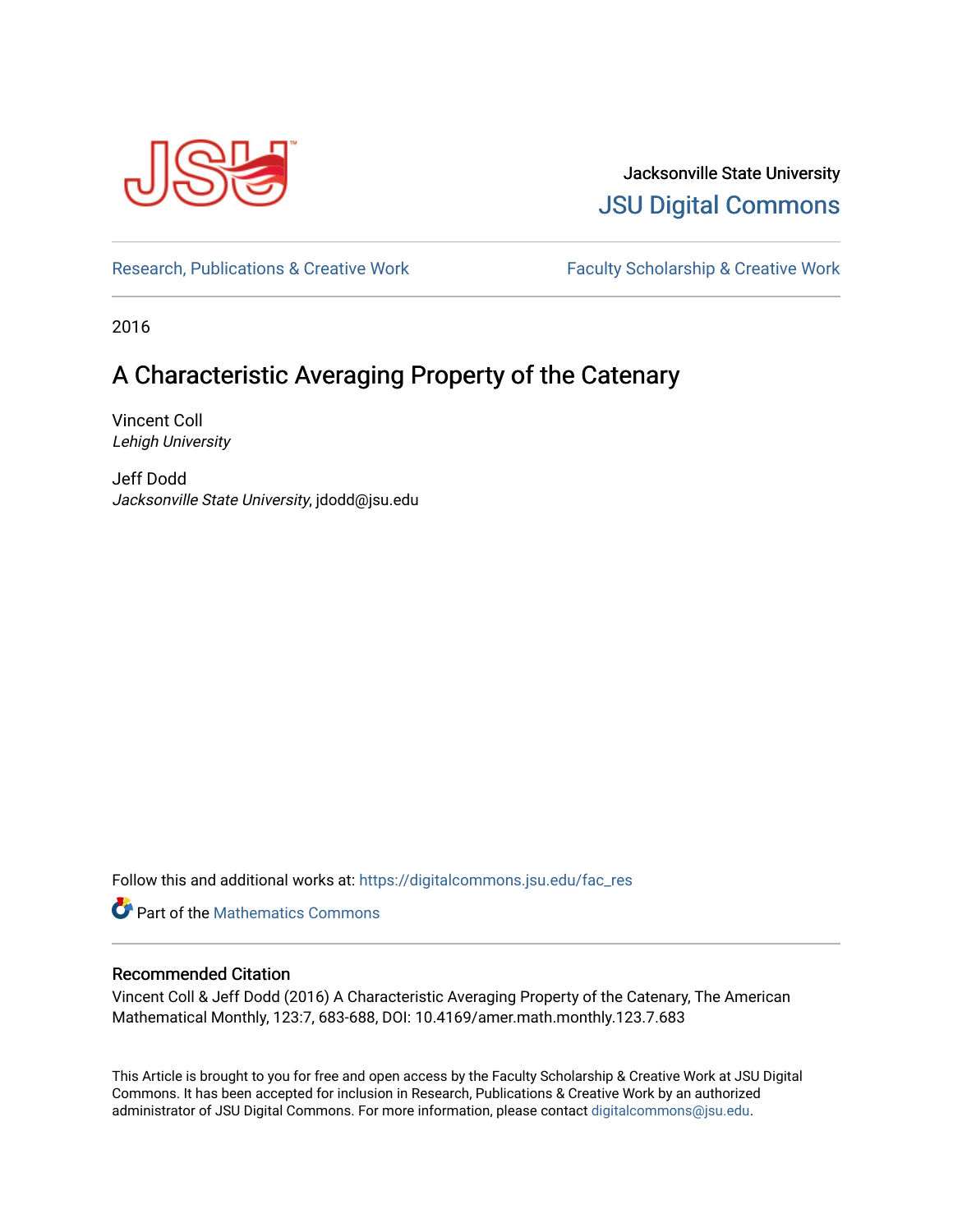See discussions, stats, and author profiles for this publication at: [https://www.researchgate.net/publication/306002222](https://www.researchgate.net/publication/306002222_A_Characteristic_Averaging_Property_of_the_Catenary?enrichId=rgreq-df87b43b57ecdac38c897d005b0af9c6-XXX&enrichSource=Y292ZXJQYWdlOzMwNjAwMjIyMjtBUzozOTY5MzIxNjI4MzQ0MzRAMTQ3MTY0NzQxMDQ3NA%3D%3D&el=1_x_2&_esc=publicationCoverPdf)

## [A Characteristic Averaging Property of the Catenary](https://www.researchgate.net/publication/306002222_A_Characteristic_Averaging_Property_of_the_Catenary?enrichId=rgreq-df87b43b57ecdac38c897d005b0af9c6-XXX&enrichSource=Y292ZXJQYWdlOzMwNjAwMjIyMjtBUzozOTY5MzIxNjI4MzQ0MzRAMTQ3MTY0NzQxMDQ3NA%3D%3D&el=1_x_3&_esc=publicationCoverPdf)

**Article** in The American Mathematical Monthly · August 2016

DOI: 10.4169/amer.math.monthly.123.7.683

| <b>CITATIONS</b> |                               | <b>READS</b> |                               |
|------------------|-------------------------------|--------------|-------------------------------|
| 3                |                               | 701          |                               |
|                  |                               |              |                               |
| 2 authors:       |                               |              |                               |
|                  | <b>Vincent Coll</b>           |              | <b>Jeff Dodd</b>              |
|                  | Lehigh University             |              | Jacksonville State University |
|                  | 57 PUBLICATIONS 227 CITATIONS |              | 10 PUBLICATIONS 34 CITATIONS  |
|                  | SEE PROFILE                   |              | SEE PROFILE                   |
|                  |                               |              |                               |
|                  |                               |              |                               |

**Some of the authors of this publication are also working on these related projects:**

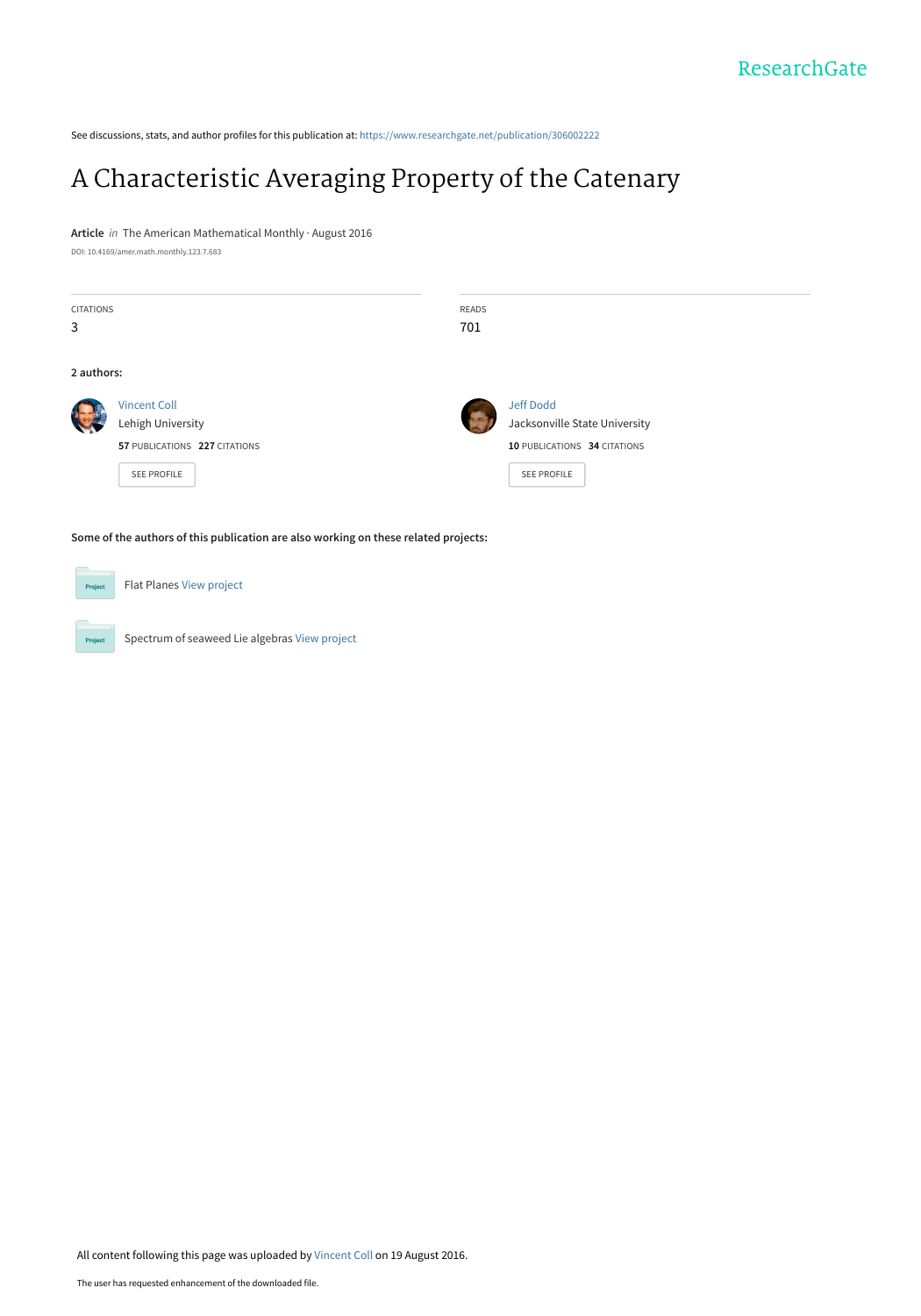# **A Characteristic Averaging Property of the Catenary**

### **Vincent Coll and Jeff Dodd**

**Abstract.** It is well-known that the catenary is characterized by an extremal centroidal condition: It is the shape of the curve whose centroid is the lowest among all curves having a prescribed length and specified endpoints. Here, we establish a broad characteristic averaging property of the centenary that yields two new centroidal characterizations.

**1. INTRODUCTION.** In the May 1690 *Acta Eruditorum*[1](#page-2-0), Jacob Bernoulli challenged the mathematical community to determine the shape of the "chain curve" formed by an idealized chain hanging from two points with no force other than gravity acting upon it. The following year, Johann Bernoulli, Huygens, and Leibniz independently solved the problem to find the curve that Huygens named the *catenary* and that, in today's notation, is the graph of the hyperbolic cosine function

<span id="page-2-2"></span>
$$
y = f(x) = k \cosh\left(\frac{x - c}{k}\right). \tag{1}
$$

Johann Bernoulli and Leibniz noted three surprising ways in which the catenary mimics the graph of a constant function **[\[5\]](#page-7-0)**. To formulate these, consider the graph  $y = f(x)$  of a smooth, strictly positive function f as depicted in Figure [1.](#page-2-1)



<span id="page-2-1"></span>**Figure 1.** Two centroidal properties of the catenary (in standard vertical position)

For an interval [*a*, *b*] on the *x*-axis, let *C* denote the segment of the graph of *f* lying over  $[a, b]$ , and let *A* denote the shaded planar region lying over  $[a, b]$  that is bounded

http://dx.doi.org/10.4169/amer.math.monthly.123.7.683

MSC: Primary 34A00

<span id="page-2-0"></span><sup>&</sup>lt;sup>1</sup>Latin for "transactions of the scholars," *Acta Eruditorum*, the first German journal of science and scholarship, was published from 1682 to 1782.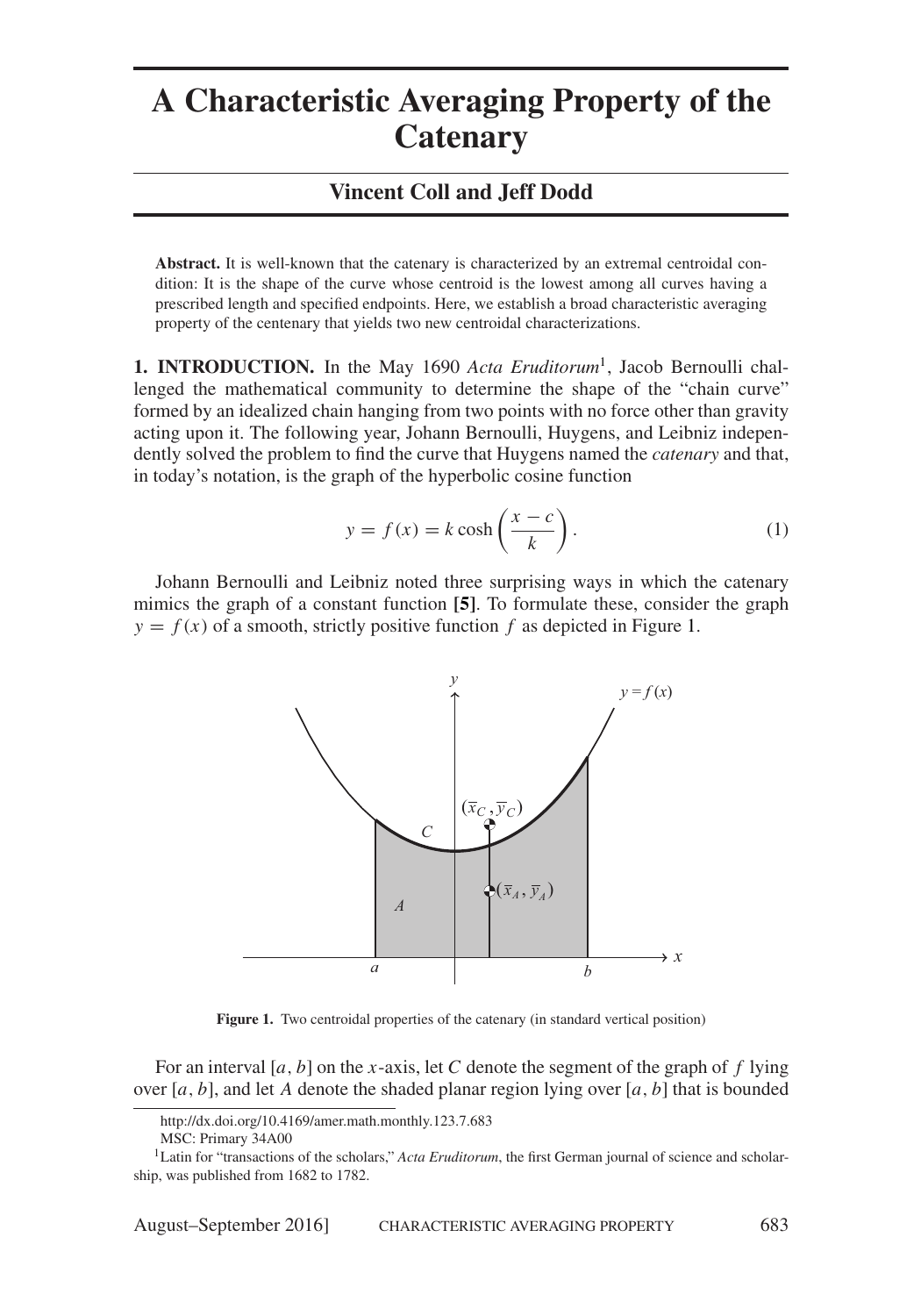above by *C*. Let  $(\overline{x}_c, \overline{y}_c)$  be the coordinates of the centroid of *C* and  $(\overline{x}_A, \overline{y}_A)$  be the coordinates of the centroid of *A*. Both Bernoulli and Leibnitz formulated what we would now call a differential equation for the catenary, reading

<span id="page-3-0"></span>
$$
f(x) = k\sqrt{1 + [f'(x)]^2}, \quad \text{for each } x \in \mathbb{R},
$$
 (2)

and it follows directly from [\(2\)](#page-3-0) that the catenary in standard vertical position [\(1\)](#page-2-2) shares the following properties with the graph of the constant function  $f(x) = k$ .

**Proportionality.** For every interval [*a*, *b*], (area of *A*) =  $k \cdot$  (arclength of *C*):

<span id="page-3-3"></span>
$$
\int_{a}^{b} f(x) dx = k \int_{a}^{b} \sqrt{1 + [f'(x)]^2} dx.
$$
 (3)

**Horizontal Collocation.** For every interval [a, b],  $\bar{x}_A = \bar{x}_C$ :

<span id="page-3-1"></span>
$$
\frac{\int_a^b x f(x) dx}{\int_a^b f(x) dx} = \frac{\int_a^b x \sqrt{1 + [f'(x)]^2} dx}{\int_a^b \sqrt{1 + [f'(x)]^2} dx}.
$$
\n(4)

**Vertical Bisection.** For every interval [*a*, *b*],  $\overline{y}_A = \frac{1}{2}\overline{y}_C$ :

<span id="page-3-2"></span>
$$
\frac{\int_a^b (1/2)[f(x)]^2 dx}{\int_a^b f(x) dx} = \frac{1}{2} \frac{\int_a^b f(x)\sqrt{1 + [f'(x)]^2} dx}{\int_a^b \sqrt{1 + [f'(x)]^2} dx}.
$$
(5)

Note that while the horizontal collocation property [\(4\)](#page-3-1) and the vertical bisection property [\(5\)](#page-3-2) look a bit more complicated than the proportionality property [\(3\)](#page-3-3), they are more elegant in that they involve no unit-dependent constants, whereas the constant *k* in the proportionality property has the dimension of length.

It is natural to ask to what extent each of these properties characterizes the catenary. As far as we know, this question has never been addressed for the two centroidal properties of horizontal collocation and vertical bisection. Here, we show that each of these two centroidal properties is in fact a characteristic property of the catenary. The proof of this fact is surprisingly subtle. Moreover, it reveals a broad averaging property of the catenary that, despite its geometric manifestations, is essentially analytic in nature.

**2. FROM PROPERTIES TO CHARACTERIZATIONS.** We wish to determine the extent to which the horizontal collocation property [\(4\)](#page-3-1) and vertical bisection property [\(5\)](#page-3-2) characterize the catenary. But first, we warm up by addressing the same question for the proportionality property [\(3\)](#page-3-3). To what extent does this property characterize the catenary?

A rough answer to this question requires only the fundamental theorem of calculus. For a continuously differentiable function *f* , fixing *a* and differentiating with respect to *b* in [\(3\)](#page-3-3) recasts the global proportionality property as a local property in the form of the differential equation [\(2\)](#page-3-0). This differential equation has the "singular solution"  $f(x) = k$ , and separation of variables and integration yield a catenary of the form [\(1\)](#page-2-2). This straightforward argument has been included as an example, or prompted as an exercise, in differential equation textbooks for at least the last 150 years; see, for example, the well-known 1859 text by George Boole **[\[2\]](#page-7-1)**. It leaves one with the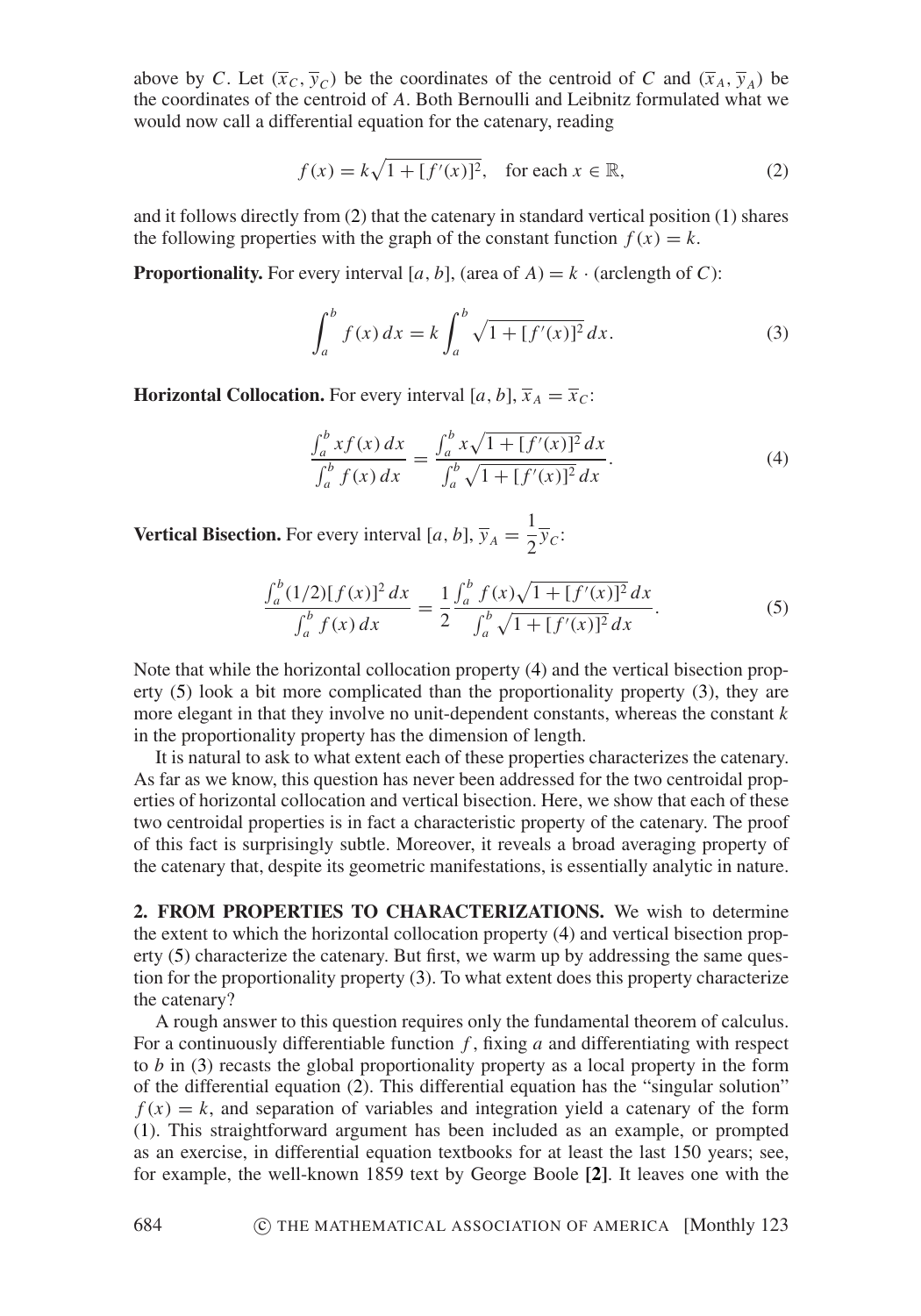impression that the catenary is the only nontrivial continuously differentiable function satisfying the proportionality property.

The subtlety here, as noted recently by E. Parker **[\[6\]](#page-7-2)**, is that it is possible to form positive, nonconstant, continuously differentiable solutions of [\(2\)](#page-3-0) by joining a portion of the graph of  $f(x) = k$  with the left half and/or right half of a catenary of the form [\(1\)](#page-2-2). But of course, these piecewise defined functions are not twice differentiable everywhere, so the precise answer to our warm up question reads this way.

**Parker's characterization of the catenary.** *Catenaries of the form [\(1\)](#page-2-2) are the only positive, nonconstant, twice-differentiable functions satisfying the differential equation [\(2\)](#page-3-0) or the proportionality property [\(3\)](#page-3-3).*

We were surprised to discover that it is not such a straightforward matter to characterize the functions that satisfy the horizontal collocation property [\(4\)](#page-3-1) or the vertical bisection property [\(5\)](#page-3-2). (We invite the reader to spend a few minutes trying!) It is easiest to see the source of the difficulty and to distill what we need to overcome it if we take a step back and notice that each of the four quantities appearing in [\(4\)](#page-3-1) and [\(5\)](#page-3-2) can be written in this form:

<span id="page-4-0"></span>
$$
\frac{\int_a^b g(x)w(x) dx}{\int_a^b w(x) dx}
$$
\n(6)

where  $w$  is a positive, continuous function. For example, on the left-hand side of [\(4\)](#page-3-1),  $g(x)$  is the horizontal coordinate x and  $w(x) dx$  is the differential area element  $f(x) dx$ . In general, the expression [\(6\)](#page-4-0) is a weighted mean of the function *g* over  $[a, b]$ , where the weight function w is defined globally on all of  $\mathbb R$  but is normalized locally over each interval  $[a, b]$ . The natural hope is that if we could untangle these global and local aspects of the horizontal collocation and vertical bisection properties, then we might be able to localize these properties completely in the form of the differential equation [\(2\)](#page-3-0). Toward this end, we have formulated and proven the following fact, which is new to us.

**Lemma (Equal Averages Principle).** *Let g be a function that is continuously differentiable on an interval* [*c*, *d*] *and such that*  $g'(x) \neq 0$  *for*  $x \in (c, d)$ *. Suppose that*  $w_1$ *and*  $w_2$  *are functions that are continuous on* [*c*, *d*] *and positive on* (*c*, *d*)*. Then* 

$$
\frac{\int_a^b g(x)w_1(x) dx}{\int_a^b w_1(x) dx} = \frac{\int_a^b g(x)w_2(x) dx}{\int_a^b w_2(x) dx}, \quad \text{for every subinterval } [a, b] \text{ of } [c, d] \tag{7}
$$

*if and only if*  $w_1 = kw_2$  *for some constant*  $k > 0$ *.* 

*Proof.* It is clear that if  $w_1 = kw_2$  for some constant  $k > 0$ , then [\(7\)](#page-4-1) holds. To prove the converse implication, let  $W_i(x) = \int_c^x w_i(s)ds$  for  $i = 1$  and 2. Then for any  $x \in (c, d)$ , writing [\(7\)](#page-4-1) for the interval  $[c, x]$  gives us

<span id="page-4-1"></span>
$$
\frac{\int_c^x g(t)W_1'(t) dt}{W_1(x)} = \frac{\int_c^x g(t)W_2'(t) dt}{W_2(x)}.
$$

Integrating by parts in the numerators on both sides yields

<span id="page-4-2"></span>
$$
\frac{g(x)W_1(x) - \int_0^x g'(t)W_1(t) dt}{W_1(x)} = \frac{g(x)W_2(x) - \int_c^x g'(t)W_2(t) dt}{W_2(x)}.
$$
 (8)

August–September 2016] CHARACTERISTIC AVERAGING PROPERTY 685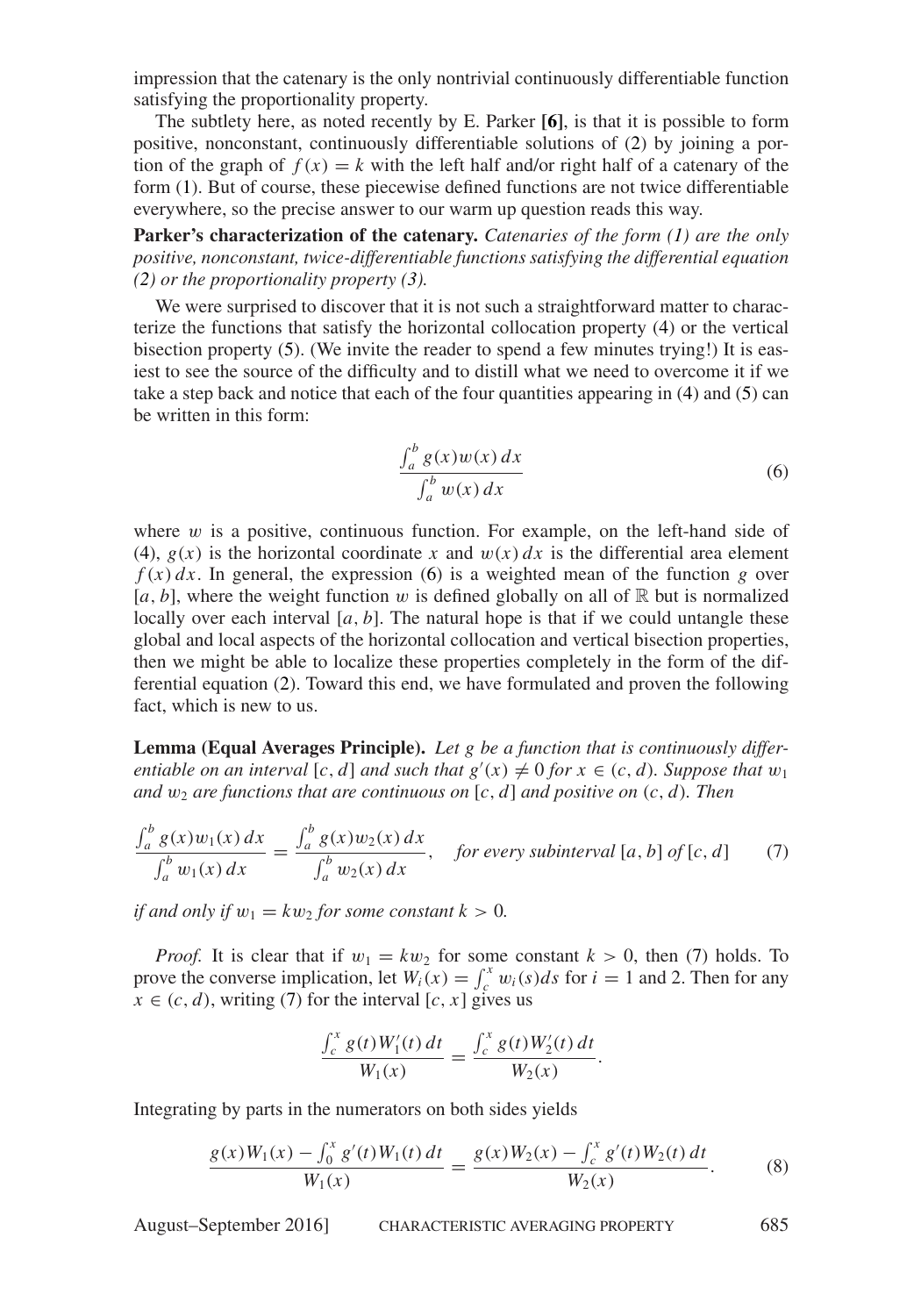Because  $g'$  is continuous and nonzero on  $(c, d)$ ,  $g'(x)$  is either positive or negative on all of  $(c, d)$ , we can safely rewrite  $(8)$  as

<span id="page-5-0"></span>
$$
\frac{\int_c^x g'(t)W_1(t) dt}{g'(x)W_1(x)} = \frac{\int_0^x g'(t)W_2(t) dt}{g'(x)W_2(x)} \implies \frac{g'(x)W_1(x)}{\int_c^x g'(t)W_1(t) dt} = \frac{g'(x)W_2(x)}{\int_0^x g'(t)W_2(t) dt}.
$$

Letting  $G_i(x) = \int_c^x g'(t)W_i(t) dt$  for  $i = 1$  and 2, we have that

$$
\frac{G_1'(x)}{G_1(x)} = \frac{G_2'(x)}{G_2(x)} \implies \ln|G_1(x)| = \ln|G_2(x)| + I \implies G_1(x) = kG_2(x) \tag{9}
$$

where *I* is a constant of integration and, because  $G_1(x)$  and  $G_2(x)$  have the same sign on  $(c, d)$ ,  $k > 0$ . Finally, differentiating the last equation in [\(9\)](#page-5-0) and again keeping in mind that  $g'(x) \neq 0$  for all  $x \in (c, d)$ , it follows for all such x that

$$
g'(x)W_1(x) = kg'(x)W_2(x) \implies W_1(x) = kW_2(x) \implies w_1(x) = kw_2(x).
$$

Armed with the equal averages principle, we can now formulate characterizations for the catenary based on the horizontal collocation property and the vertical bisection property.

**Theorem (Centroidal Characterizations of the Catenary).** *Catenaries of the form [\(1\)](#page-2-2) are the only positive, nonconstant, twice-differentiable functions satisfying either the horizontal collocation property or the vertical bisection property.*

*Proof.* If a positive, nonconstant, twice-differentiable *f* satisfies the horizontal collocation property, then it satisfies [\(4\)](#page-3-1). Applying the equal averages principle with  $g(x) = x$ ,  $w_1(x) = f(x)$ , and  $w_2(x) = \sqrt{1 + [f'(x)]^2}$  yields the differential equation [\(2\)](#page-3-0), which must hold everywhere, and the conclusion follows from Parker's characterization of the catenary.

If a positive, nonconstant, twice-differentiable *f* satisfies the vertical bisection property, then it satisfies [\(5\)](#page-3-2). Applying the equal averages p with  $g(x) = (1/2) f(x)$ ,  $w_1(x) = f(x)$ , and  $w_2(x) = \sqrt{1 + [f'(x)]^2}$  yields the differential equation [\(2\)](#page-3-0), which must hold on any open interval where  $f' \neq 0$ .

By the continuity of  $f'$ ,  $S = \{x \in \mathbb{R} : f'(x) \neq 0\}$  can be written as the disjoint union of open intervals, and at any endpoint *p* of such an open interval,  $f'(p) = 0$ . On each of these open intervals, by Parker's characterization of the catenary, *f* is given by a segment of a catenary of the form [\(1\)](#page-2-2), so each open interval must be of the form  $(-\infty, c_1)$  or  $(c_2, \infty)$ . Outside of these intervals,  $f' = 0$ , so f is constant. The only way in which *f* can be twice-differentiable is if  $S = (-\infty, c_1) \cup (c_2, \infty)$  where  $c_1 = c_2$ , yielding a catenary of the form [\(1\)](#page-2-2).  $\blacksquare$ 

**Remark.** It is tempting to modify the vertical bisection property by requiring that the graph of a positive, continuously differentiable function  $y = f(x)$  satisfy  $\overline{y}_A = \lambda \overline{y}_C$ over all intervals [a, b] for some  $\lambda \neq 1/2$ . However, there are no such functions. If

<span id="page-5-1"></span>
$$
\frac{\int_a^b (1/2)[f(x)]^2 dx}{\int_0^b f(x) dx} = \lambda \left( \frac{\int_a^b f(x)\sqrt{1 + [f'(x)]^2} dx}{\int_a^b \sqrt{1 + [f'(x)]^2} dx} \right), \text{ for all intervals } [a, b],
$$

then letting  $b \rightarrow a$  and evaluating the resulting indeterminate limits by l'Hôspital's rule yields  $\lambda = 1/2$ .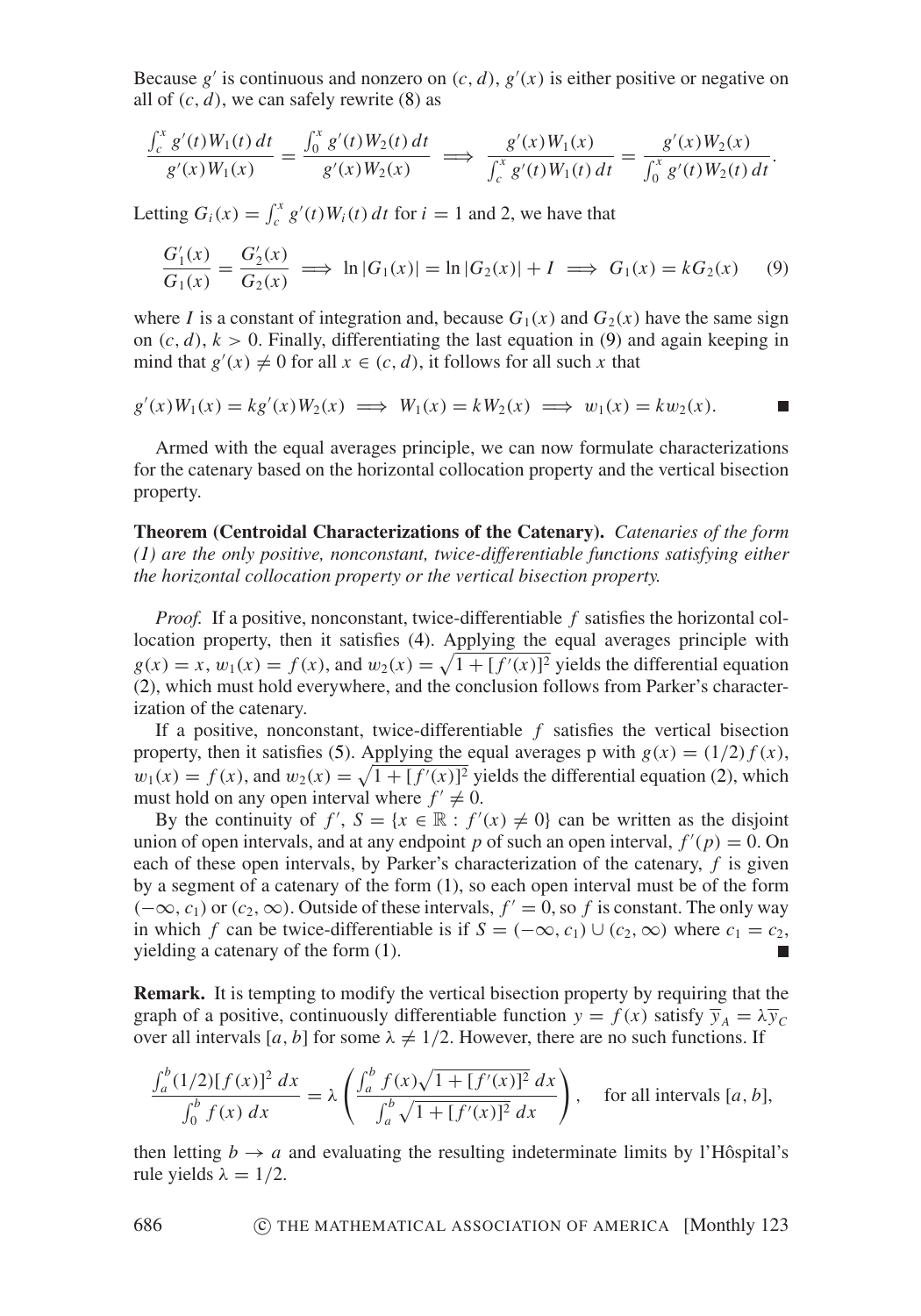$\sqrt{1 + [f']^2}$  yields the same differential equation for f regardless of the choice of the In the equal averages principle, letting the weight functions  $w_1$  and  $w_2$  be  $f$  and function *g*, which is the differential equation [\(2\)](#page-3-0) whose only positive, nonconstant, twice-differentiable solution is the catenary function. So the horizontal collocation and vertical bisection properties are only special cases of a broad characteristic averaging property of the catenary or, to say it another way, of a multitude of characteristic averaging properties of the catenary corresponding to different choices for the function *g*.

For example, letting  $g(x) = (x - x_0)^n$  for any real number  $x_0$  and any integer  $n \geq 1$ , we see that catenaries of the form [\(1\)](#page-2-2) are the only positive, nonconstant, twicedifferentiable functions  $f$  such that over every interval  $[a, b]$ ,

$$
\frac{\int_a^b (x - x_0)^n f(x) \, dx}{\int_a^b f(x) \, dx} = \frac{\int_a^b (x - x_0)^n \sqrt{1 + [f'(x)]^2} \, dx}{\int_a^b \sqrt{1 + [f'(x)]^2} \, dx}.\tag{10}
$$

That is, for each interval [*a*, *b*], the *n*th moment of the region *A* under the graph of *f* on [ $a$ ,  $b$ ] and the *n*th moment of the segment C of the graph of  $f$  over [ $a$ ,  $b$ ] are the same with respect to any vertical axis  $x = x_0$ . If the graph of the catenary [\(1\)](#page-2-2) is assigned a uniform linear mass density and the region below this graph is assigned a uniform area mass density, then [\(10\)](#page-5-1) has natural physical interpretations when  $n = 1$ and  $n = 2$ .

When  $n = 1$ , [\(10\)](#page-5-1) is the horizontal collocation property and a straightforward physical interpretation is that when  $f$  is a catenary of the form  $(1)$ , then for any interval  $[a, b]$ , the *x*-coordinate of the center of mass of the region *A* is the same as the *x*-coordinate of the center of mass of the segment *C*. An equivalent, and perhaps more counterintuitive, physical interpretation is that for any interval  $[a, b]$ , the *x*-coordinate of the center of mass of  $C \cup A$  is unaffected by the uniform mass densities assigned to the graph of the catenary and the region under the graph of the catenary. That is, suppose we were to build a fence on level ground with the top of the fence following a catenary of the form [\(1\)](#page-2-2). Then the horizontal position of the center of mass of any slice of the fence bounded by two vertical lines would be unchanged by the addition of a railing of uniform linear mass density running along the top of the fence, no matter how heavy the railing.

When  $n = 2$ , the left- and right-hand sides of [\(10\)](#page-5-1) represent, respectively, the radius of gyration  $\overline{\overline{x}}_A(x_0)$  of the region *A* about the axis  $x = x_0$  and the radius of gyration  $\overline{x}_c(x_0)$  of the segment *C* about the axis  $x = x_0$ . (The *radius of gyration* of an object *O* about the axis  $x = x_0$  is defined as the distance  $\overline{x}_0(x_0)$  such that if the mass of the object were concentrated into a point mass at a distance  $\overline{x}_0(x_0)$  from the axis  $x = x_0$ , then this point mass would have the same moment of inertia around the axis  $x = x_0$ as the object  $O$  itself.) So when  $f$  is a catenary of the form  $(1)$  then, for every interval [*a*, *b*] and any axis  $x = x_0$ , the radius of gyration  $\overline{x}_C(x_0)$  of the segment *C* of the graph of *f* over [*a*, *b*] is the same as the radius of gyration  $\overline{\overline{x}}_A(x_0)$  of the region *A* under the graph of  $f$  on  $[a, b]$ .

**3. CONCLUSION.** It is remarkable to us that new mathematical properties, characterizations, and generalizations of the catenary continue to be discovered (see, for example, the recent *Amer. Math. Monthly* articles by Apostle and Mnatsakanian **[\[1\]](#page-7-3)** and Coll and Harrison **[\[3\]](#page-7-4)**).

Here is just one follow up question for further investigation. Upon revolution about the *x*-axis, the catenary produces the catenoid, which is the unique minimal surface of revolution in  $\mathbb{R}^3$ . The *generalized catenaries* are curves that, in an analogous way,